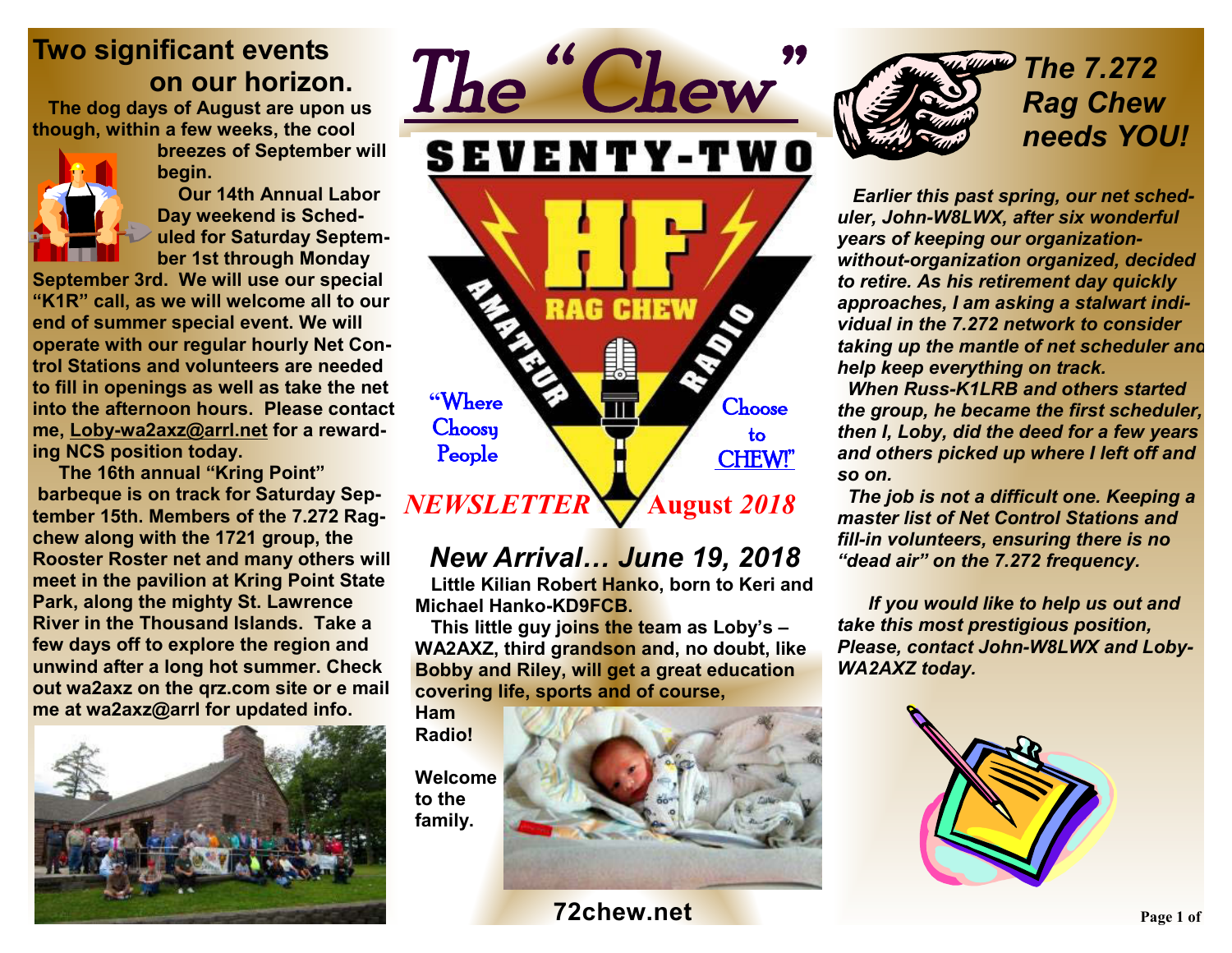### **Behind the mike...**

 **Today we highlight the activities of a fellow ham that takes his work seriously helping soothe Parkinson's patients.** 

 **Walt-KB3LGO has been a long time member of the 7.272 Rag chew and the 160m "1721 group" When not on air,** 



**Walt teaches the art of yoga and works with Parkinson's disease patients to aid in their restricted movement caused by the disease. He has proven to be effective in helping make arms and legs more limber.** 

 **Viewing the attached web interview on the show "Om Sweet Om" with Walt, will make it easier to appreciate what he does and the care he takes. Please copy the address below into your browser and enjoy the show.** 

*https://www.youtube.com/watch? v=vOiWX\_lYYKc* 

 **★★★★★★★★★★★★★★★★★** 

#### *You can operate Ham Radio from anywhere.*

**Field day is over and experience has shown us that during emergencies ham radio operators can set up anywhere-anytime to establish emergency communications. While I was in Wisconsin at my son-in-law's QTH, I decided to take my go-box of an Icom-7300, power supply and all associated cables and do-dads with me. Seeing that there was not enough room to string up a longwire, I decided to get him a new Hustler Vertical antenna. One of the great enjoyments in life is finding out that HRO-Milwaukee is located barely 8 miles away.**

**I hammered a two inch pipe, four feet into the ground and installing a new Hustler 4-BTV. A handful of radials were added to allow me to get on air and be part of the 7.272 Ragchew as well as all of the other regular nets I visit.** 

**The antenna will stay as part of my son-inlaw's station (KD9FCB) and continue to be a presence on the bands.** *Loby-WA2AXZ* **~~~~~~~~~~~~~~~~~~~~~** 

## **Heard on the Radio...**

*"I was in the military for only 9 years. I wanted to make it 20 but the war broke out!"*

#### Volunteers Wanted!



 **If you would like to be one of our Net Control Stations on a regular schedule or emergency fill in, please contact our net scheduler, John-W8LWX or Loby-WA2AXZ**

# *A note from your editor …*

 **Our monthly newsletter "THE CHEW", contains information about the activities and participants in the 7.272 Ragchew Net. We rely on contributions of stories and pictures from the members to keep all of us up to date, impart information we can all use and, of course, to raise a smile and a chuckle or two. If you find a new "Taz" photo that can be used for future certificates and QSLs, that too is greatly appreciated. Without you, there is no chew! Please, e-mail your stories, tech info and photos to Loby at wa2axz@arrl.net** 

**~~~~~~~~~~~~~~~~~~~~**

*Many Thanks!* 

**You can help out by making a small contribution that keeps the website on line as well as contending with the postage and background costs encountered during the year. Please, send your contribution to your Special Events Coordinator, WA2AXZ, today.** 

 **~~~~~~~~~~~~~~** 

Goods and Services:

*Need QSLs or* 

*Eyeball* 

*Cards ???* 

 **KB3IFH QSL Cards www.kb3ifh.homestead.com ~~~~~~~~~~~~~~~~~~~~~~ 72chew.net**

**73's KB3IFH**